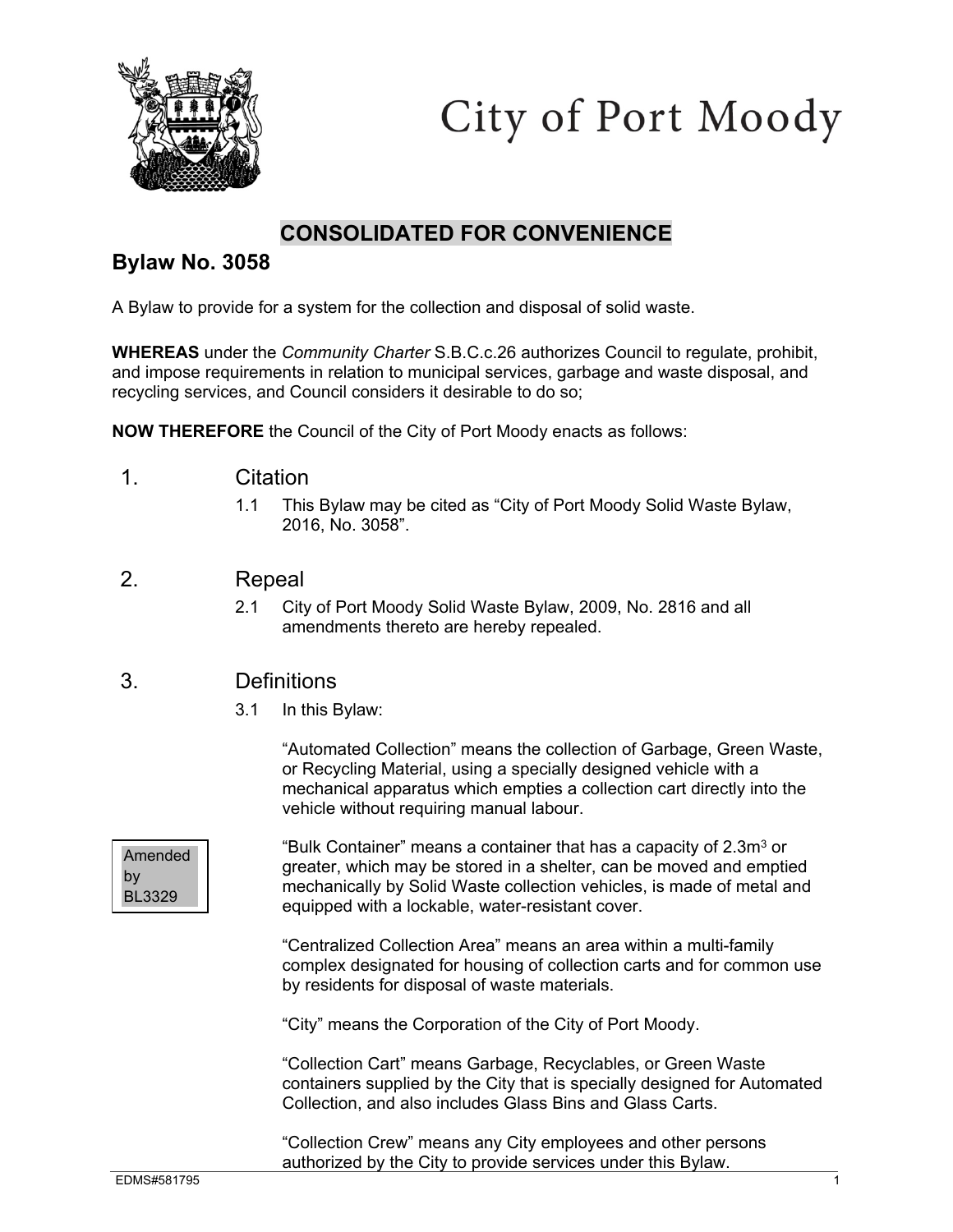"Commercial Use" means a use providing for the sale of goods and services, for the servicing and repair of goods, or for commercial office functions, and includes retail, commercial, education, instruction, medical services, service stations, and tourist accommodation use.

"Compostables" means organic material that can be separated from household Solid Waste for use in backyard Composting or that can be set out for curbside collection and may include Green Waste. Schedule D to this Bylaw lists all items allowable within the Green Waste cart.

"Composting" means the process of biological decomposition of organic materials that are separated from the solid waste stream.

"Construction and Demolition Waste" means all earth, debris, rocks, trees, stumps, building materials, and anything else originating from the construction and demolition of buildings and structures.

"Dwelling" means a self-contained residential unit intended for the sole use of family living in either a mobile home, single-detached or duplex home, or Multi-Family Building or townhome complex.

"Fees Bylaw" means City of Port Moody Fees Bylaw as amended from time to time.

"Food Waste" means waste that comprises unpackaged, expired, or leftover foods which include, but are not limited to, raw or cooked meats and bones, fish, seafood and shells, dairy, grain products, pasta, rice, nuts and shells, vegetables, fruit, sauces, coffee grounds and coffee filters, tea bags and tea leaves; and food-soiled papers including, but not limited to, pizza boxes, paper plates and napkins; but does not include dead animals or animal parts other than appropriately cleaned and prepared for consumption.

"Garbage" means Solid Waste Eligible for Regular Disposal.

"Garbage Collection" means the collection of all Solid Waste Eligible for Regular Disposal excluding Recyclables and Green Waste.



"General Manager" means the official appointed by the City as General Manager of Engineering and Operations or their designate."

"Glass Bin" means a 53 litre container supplied by the City for the collection of Residential Segregated Glass.

"Glass Cart" means a 240 litre container supplied by the City that is specially designed for automated collection of Residential Segregated Glass from multi-family buildings or complexed where collection is centralized.

"Green Waste" means all items included in Schedule D to this Bylaw that may be included in the Green Waste carts, but does not include Land Clearing Waste.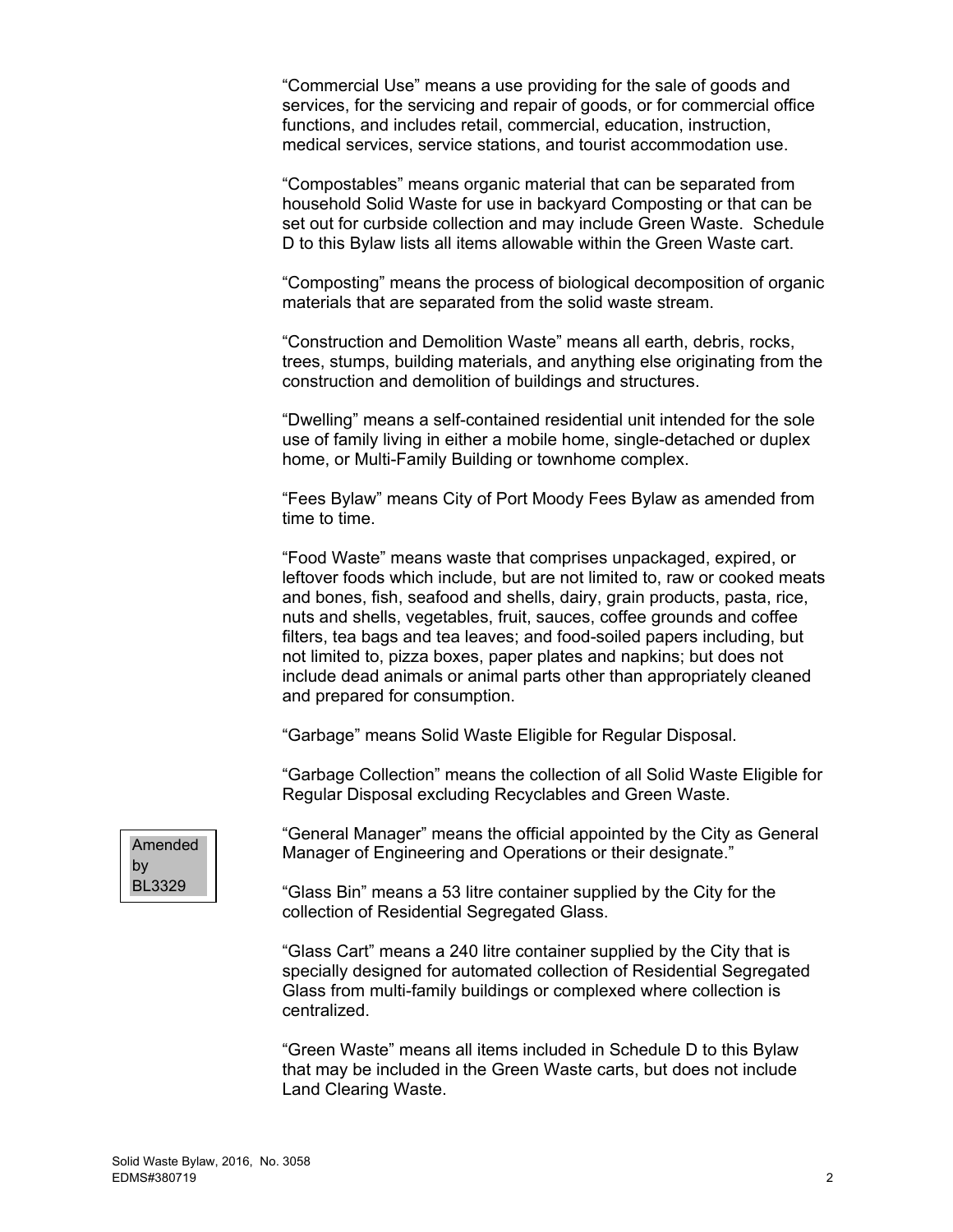"Industrial, Commercial, Institutional (I.C.I.) Premise" means any building or structure or part thereof, intended for the sole use of one occupier and that is occupied for industrial, commercial, or institutional use.

"Industrial Use" means a use providing for the processing, fabricating, assembly, storing, transporting, distributing, wholesaling, testing, servicing, repairing, wrecking, or salvaging of goods or materials. Includes without limitation, the operation of truck terminals, docks, railways, passenger depots, and bulk loading and storage facilities.

"Institutional Use" means a public or non-profit use and, without limiting the generality of the foregoing, includes schools, places of worship, indoor recreational facilities, community centres, public hospitals, and provincial or federal government facilities.

"Land Clearing Waste" means all items originating from clearing land, such as rocks, soil, dirt, and stumps, prohibited for inclusion in the Green Waste carts.

"Multi-Family Building" means any building approved for three or more dwellings.

"Noxious Matter" means any offensive or dangerous matter that may be germ or vermin infested, have an offensive odour, be explosive in itself or when mixed with other substances, or be injurious to the health of a person handling it, and without limiting the generality of the foregoing includes acids, combustible material, and similar matter.

"Occupier" means householders, tenants, or Owners of a Dwelling or I.C.I. Premise.

"Owner" means the person or persons whose name appears on the Title of the property at the Land Title Office as the registered owner, or in the case of common property within a strata, the strata corporation.

"Parcel" means any lot, block, or other area in which land (or in the case of strata lots, a building) is held, including strata and bare land strata complexes and individual strata properties.

"Physically Challenged" means a person who has physical infirmities or has physical limitations that make it difficult to put Collection Carts to curb for collection and return them back to their Parcel after collection.

"Recyclables" or "Recycling Materials" means clean, dry items that are separated and retrieved from Solid Waste as listed in Schedule E to this Bylaw.

"Residential Segregated Glass" means clear or coloured non-deposit glass bottles and jars collected in Glass Bins or Glass Carts supplied by the City.

"Solid Waste" means discarded materials, substances, or objects which originate from residential and I.C.I sources, whether composed of Solid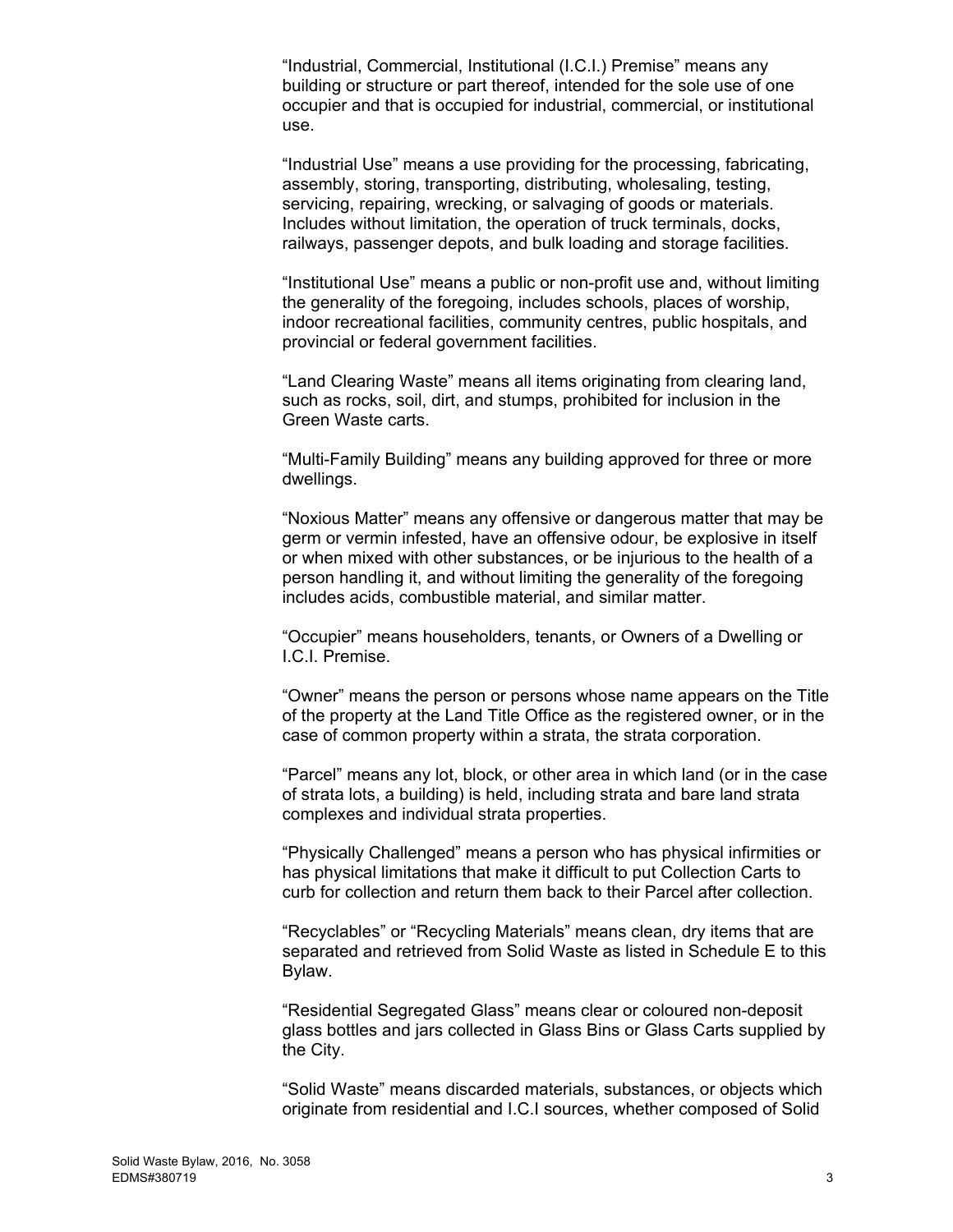Waste Eligible for Regular Disposal and Solid Waste Not Eligible for Regular Disposal.

"Solid Waste Eligible for Regular Disposal" means all Solid Waste other than Solid Waste Not Eligible for Regular Disposal.

"Solid Waste Not Eligible for Regular Disposal" includes Recyclables, Green Waste, Land Clearing Waste, Construction and Demolition Waste, Noxious Matter, large items, car parts, furniture, and items identified in Schedule A [banned or prohibited by Metro Vancouver regional transfer disposal sites].

"User" means an Owner or Occupier of a Dwelling or I.C.I. Premise who receives City Solid Waste disposal services.

"Waste Reduction Program" means a City program for the collection of Recyclables and Green Waste as set out in Schedules D and E to this Bylaw.

"Wildlife" includes bears, cougars, coyotes, and wolves.

"Wildlife Attractant" means any substance or material, with or without an odour, which attracts or is likely to attract animals; and without limitation, includes: Solid Waste, food, or other edible products intended for humans, animals, or birds; grease, oil, antifreeze, paint, petroleum products, barbecues, and compost other than grass clippings, leaves, or branches.

"Wildlife Resistant Container" means a container or Collection Cart that is sufficient to accommodate refuse materials generated by normal use of the property, is designed to discourage and prevent access by Wildlife, and: (a) has a sturdy cover capable of being completely closed and secured with a latching device; and (b) if intended for use other than residential, is made of metal, and has a closable and lockable lid.

"Wildlife Resistant Enclosure" means a fully-enclosed structure of sufficient strength and design so as to prevent access to refuse containers and or collection carts by wildlife, including a garage, building or accessory building, fenced structure, or otherwise approved by the General Manager.

# 4. Collection and Disposal System

- 4.1 A service for collecting and disposing of Solid Waste by the City is established for collection at curbside and bulk container services as set out in this Bylaw and includes collection of:
	- a) Green Waste described in Schedule D;
	- b) Recycling described in Schedule E;
	- c) Garbage that is not banned or prohibited under Schedule A; and
	- d) Residential Segregated Glass described in Schedule E.
- 4.2 An Owner or Occupier of a single-detached or duplex building shall make use of the garbage collection and disposal service provided by the City, subject to the following limits:
	- a) Per single-detached residence

Added by BL3329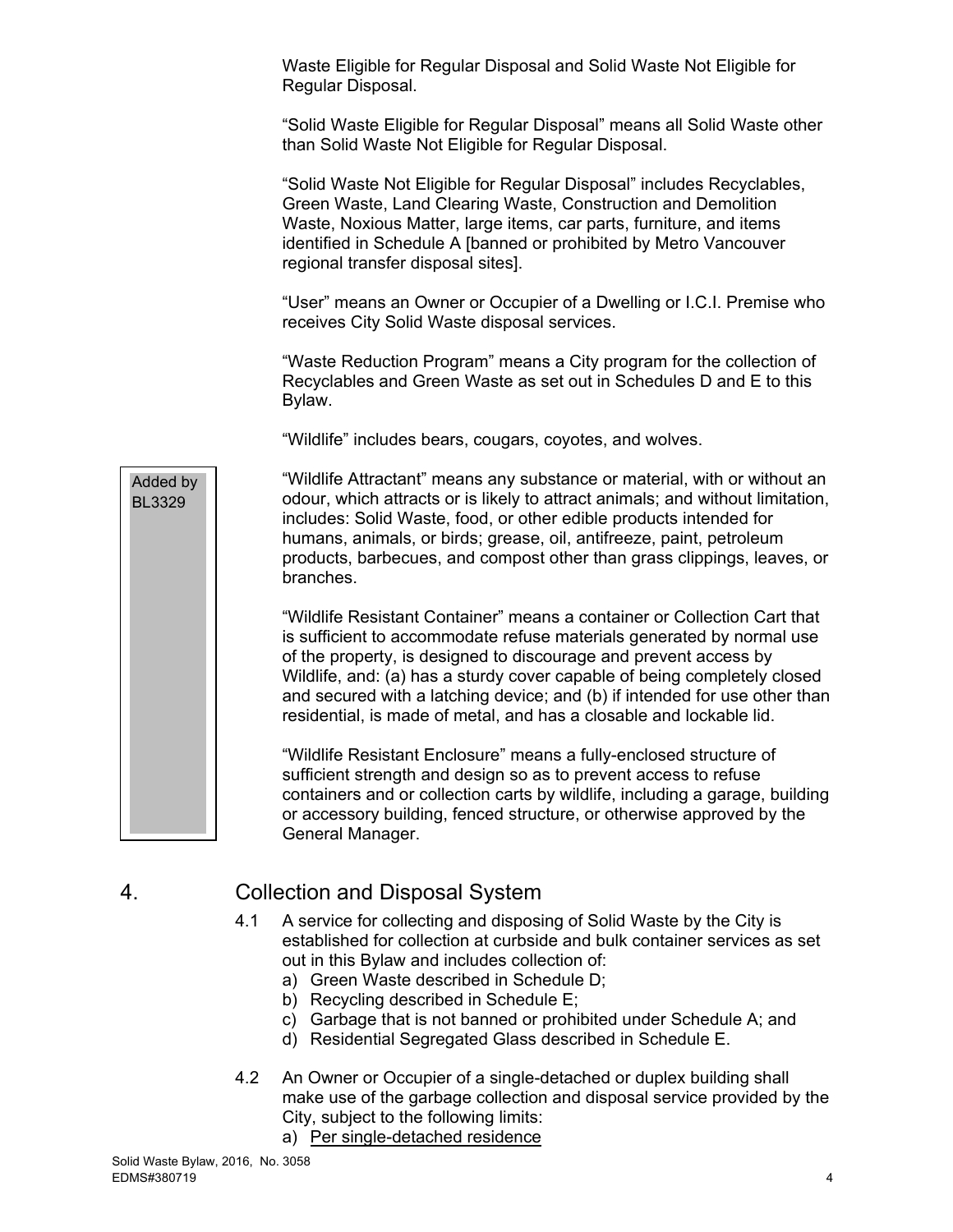Maximum of one (1) 120 litre or 240 litre garbage collection cart.

- b) Per duplex residence Maximum of two (2) 120 litre or 240 litre garbage collection carts.
- 4.3 An Owner of an I.C. I Premise or of a Multi-Family Building may opt to use City garbage disposal services by submitting a written request to the General Manager, subject to:
	- a) I.C.I. Premise: Maximum of one (1) 120 litre or 240 litre garbage collection cart for commercial properties. An Owner of an I.C.I. Premise using the City's Solid Waste disposal services must participate in the City's Waste Reduction Program.
	- b) Multi-Family Building and complex:
		- i) One (1) 120 litre or 240 litre garbage collection cart for townhome complexes collected at each strata unit.
		- ii) If the complex or building has a centralized collection area, bulk containers for residential multi-family complex or building with centralized collection area. The number and size of carts to be determined by the number of units being serviced.
- 4.4 Owners and Occupiers must collect and dispose of any waste in excess of the capacity limits set out in section 4.3 privately and in accordance with the Waste Reduction Program.
- 4.5 An Owner of a Multi-Family Building who desires to opt out of the City's garbage disposal services must notify the General Manager in writing by November 30 preceding the year in which service is to cease.
- 4.6 Despite any other provisions in this Bylaw, where the General Manager considers that a Parcel cannot be safely or efficiently serviced using the City's existing vehicles and equipment, the General Manager may exclude that Parcel from servicing under this Bylaw, and upon notice to the Owner of the Parcel, the Parcel is not permitted or required to receive the City's Solid Waste disposal services either permanently or for a temporary period described in the notice. Without limiting the foregoing, if the General Manager considers that roadways within a multi-family strata cannot be safely and efficiently serviced, the General Manager may require that Collection Carts be placed at the City's roadway outside of the strata property for collection.
- 4.7 Subject to section 4.8, every Owner or Occupier of:
	- a) A single-detached, duplex, or multi-family residential Dwelling must make use of the City's services for the collection of Recyclables; and
	- b) An I.C.I. Premise or a single-detached, duplex, or multi-family residential Dwelling or building who is a user of the garbage collection provided by the City, must also make use of the City's service for the collection of Recyclables and Green Waste where available, subject to the requirements and limits prescribed in this Bylaw.
- 4.8 Section 4.7 does not apply to an Owner or Occupier of an I.C.I. Premise or Multi-Family Building, if, on the date section 4.7 comes into force, the Owner or Occupier utilizes a private contractor for the collection of Recyclables and Green Waste and has notified the City's Financial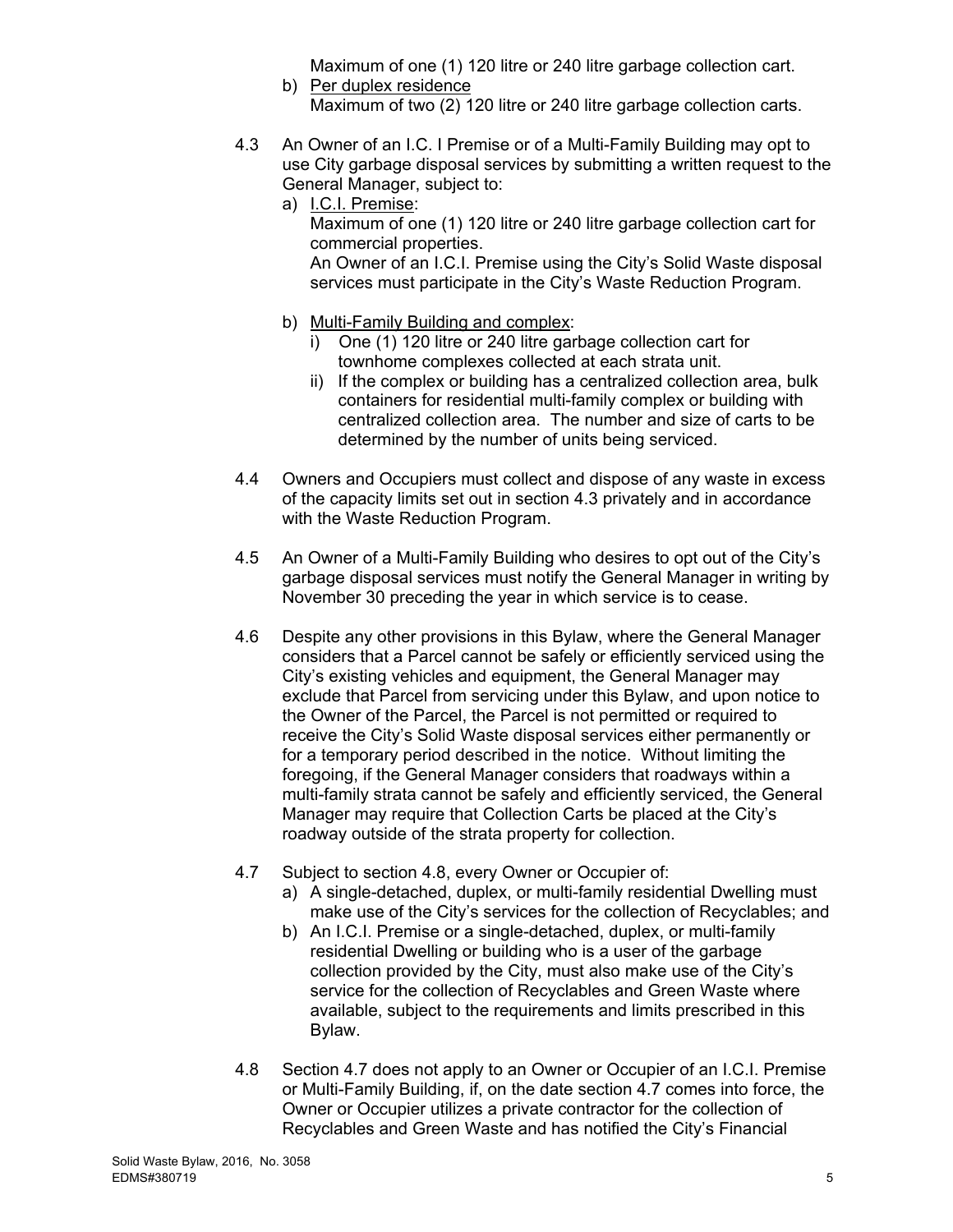Services Department of the private service and the date of its termination or expiry. Upon expiry of the contract with the private contractor, the Owner or Occupier must comply with section 4.7(b).

- 4.9 The following limits apply to Recycling carts and Green Waste carts apply:
	- a) Per dwelling for single-detached and duplex dwellings:
		- i) One (1) 120 litre or 240 litre Automated Collection Cart for Recyclables, with the possibility of additional Recycling carts.
		- ii) One (1) 53 litre Glass Bin for Residential Segregated Glass.
		- iii) One (1), two (2), or three (3) 240 litre Automated Collection Cart(s) for Green Waste. The second and third 240 litre Green Waste carts will incur additional fees as outlined in the Fees and Charges Bylaw.
	- b) Per dwelling unit for multi-family complex (curbside collection):
		- i) One (1) 120 litre or 240 litre Collection Cart for Recyclables and one (1) 120 litre Collection Cart for Green Waste.
		- ii) One (1) 53 litre Glass Bin for Residential Segregated Glass.
	- c) Per Multi-Family Building or complex (centralized collection):
		- i) 360 litre Collection Cart(s) for Recyclables. The number of carts to be determined based on the number of strata or rental units being serviced.
		- ii) 240 litre Collection Cart(s) for Residential Segregated Glass. The number of carts to be determined based on the number of strata or rental units being serviced.
		- iii) 240 litre Collection Cart(s) for Green Waste. The number of carts to be determined based on the number of strata or rental units being serviced.
	- d) Per I.C.I. Premise: 240 litre or 360 litre Collection Cart(s) for Recyclables. The number of carts to be determined based on the number of business units being serviced.
- 4.10 A person must not scavenge materials set out for collection by the City.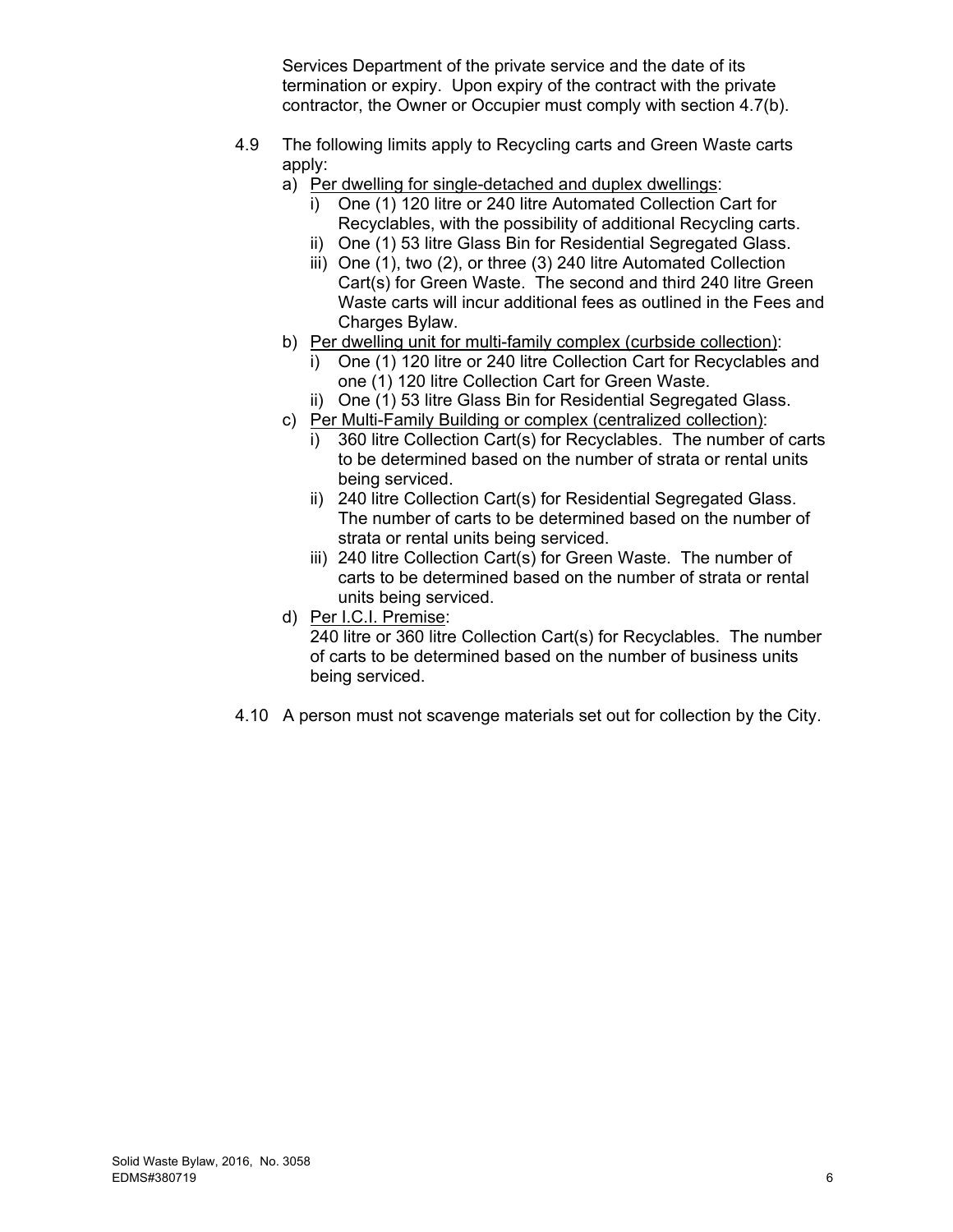# 5. Automated Collection

- 5.1 The following services for Automated Collection are provided by the City to each Parcel pursuant to section 4.3 and, as applicable, to those Parcels for which Owners opt to receive City services and are not excluded by section 4.6:
	- a) Green Waste collection once per week;
	- b) Recyclables collection every other week for all units serviced doorto-door (other than where centralized collection sites exist);
	- c) Recyclables collection once per week for all centralized collection sites;
	- d) Garbage collection every other week for all residential units serviced curbside (other than where centralized collection sites exist); and
	- e) Residential Segregated Glass collection once per month for all residential units.
- 5.2 The frequency of the provision of the City's collection services under section 5.1 is subject to change from time to time due to statutory holidays, as determined by the General Manager.
- 5.3 The City's collection services listed under section 5.1 are limited to the applicable number and size of Collection Carts supplied.
- 5.4 An Owner of a Parcel receiving services under this Bylaw may apply to increase the size of Collection Cart to be collected by submitting a written request to the General Manager when the change of cart is requested. Additional fees, where applicable, are payable in the amounts established in the Fees Bylaw.
- 5.5 The City continues to own the Collection Carts, and retains the right to inspect, alter, repair, remove, and replace Collection Carts, and Glass Bins from time to time as may be necessary or appropriate.
- 5.6 Where an Occupier is Physically Challenged and unable to comply with section 8.1 and does not have another person assisting with their household activities, the individual may apply to the General Manager for assistance from the City in performing such obligations. If the General Manager has confirmed that the individual requires such assistance, then a special designation will be made under conditions and terms set out by the General Manager in relation to the service. On receiving evidence that assistance is no longer necessary, or in any case on an annual basis, the General Manager may review the matter and suspend or cancel the designation as appropriate in the circumstances. Application for such a designation is to be made by completing the form set out in Schedule B to this Bylaw. As a condition of this service under this section, the Occupier shall ensure that Collection Carts are at all times freely accessible and not enclosed within any buildings or gated area.
- 5.7 Where an Occupier is sight challenged, the City will provide Braille decals to assist with recycling, organics diversion, and garbage separation. Each decal is labelled as follows:
	- G: garbage
	- R: recycling
	- O: organics (Green Waste)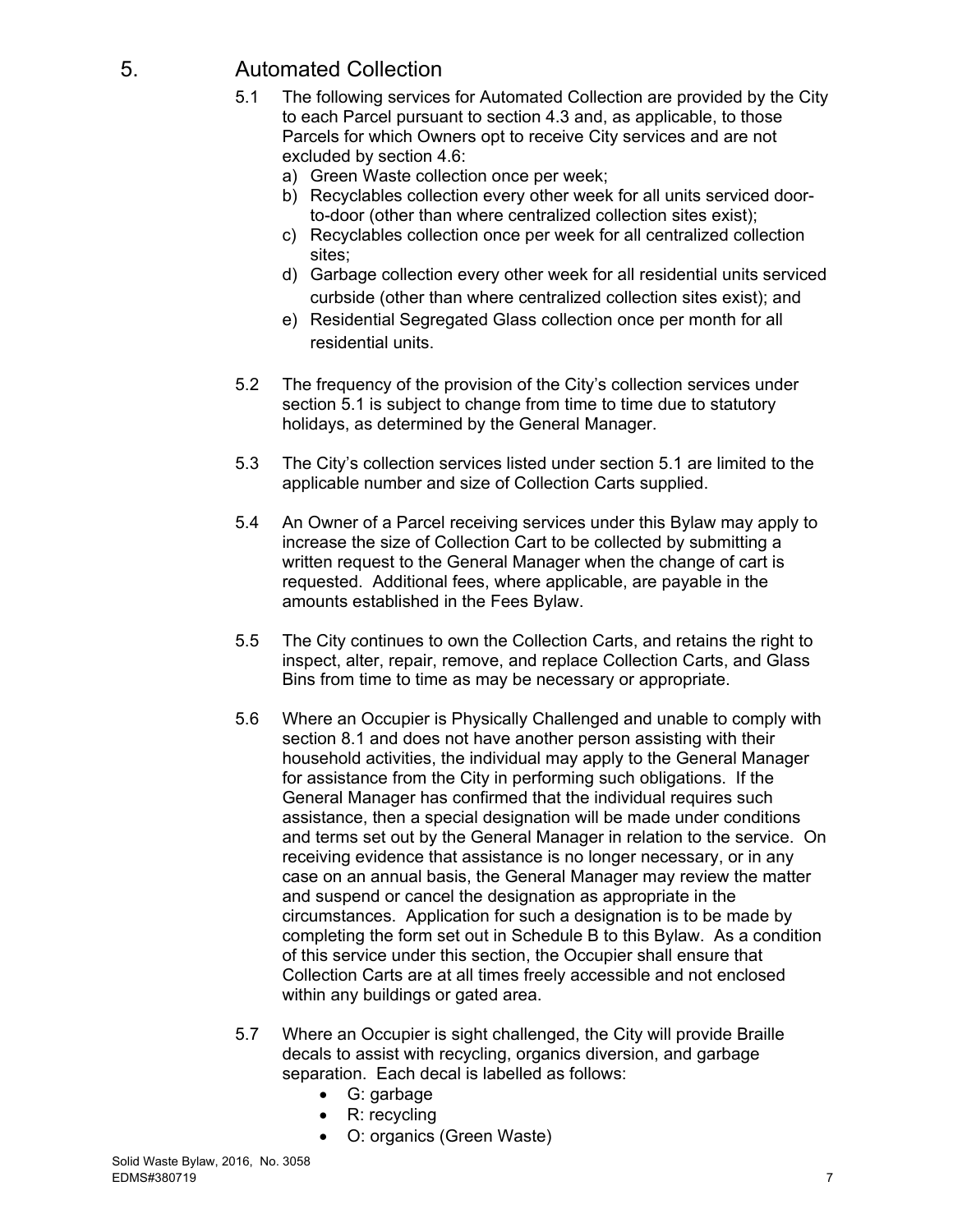Residents can call the City's Operations Call Centre at 604.469.4574 to make the request, or complete the application included as Schedule C to this Bylaw, and City staff will attend to affix the decals for the resident at no charge.

# 6. Duties of Owners and Occupiers

- 6.1 Every Owner and occupier of a Parcel or I.C.I. Premise that receives City Solid Waste services shall do, or cause to be done, the following:
	- a) Separate Solid Waste and place for collection into appropriate Collection Carts as designated;
	- b) Notify the General Manager if a Collection Cart is damaged, stolen, or otherwise unusable;
	- c) Maintain all Collection Carts supplied to the Parcel in clean and sanitary conditions at all times;
	- d) Maintain all Collection Carts as received without modifying the carts or their components;
	- e) Take steps to secure Collection Carts against theft or damage. If a Collection Cart is stolen or damaged due to the neglect of an Owner or Occupier (including, for certainty, where the Owner or Occupier fails to comply with any section of this Bylaw), the Owner or Occupier will reimburse the City for its costs in replacing or repairing the cart or bin within 30 days of receiving an invoice;
	- f) Ensure that all assigned Collection Carts are accessible for inspection by the City at all times;
	- g) Keep the Garbage and Green Waste Collection Carts supplied to the Parcel with the lid securely closed and locked, except to deposit waste or allow for collection and disposal, so as not to attract rats, vermin, and Wildlife;
	- h) Ensure that all locks are unlocked after 5:30am and prior to 7:30am on collection days, and re-locked immediately following collection, and by no later than 8:00pm on designated collection days;
	- i) Ensure that only Solid Waste Eligible for Regular Disposal is deposited in the garbage Collection Cart;
	- j) Ensure that only Recyclable Materials are deposited in the Collection Cart for Recyclables and that such materials are clean and dry;
	- k) Ensure that only Residential Segregated Glass is deposited in the Glass Bin or Glass Cart and that such materials are clean, with all lids removed;
	- l) Ensure that only Green Waste is deposited in the Green Waste Collection cart;
	- m) Ensure that Solid Waste has been drained of all liquid and that waste such as ashes, sawdust, and other such items are separately contained within the Collection Cart;
	- n) Set out only the amount of waste that will fit into a Collection Cart with the lid closed and so as not to exceed the weight limit specified on the cart;
	- o) Dispose of excessive Solid Waste at the appropriate waste facility; and
	- p) Clean up spillage originating from Collection Carts.

Amended by BL3329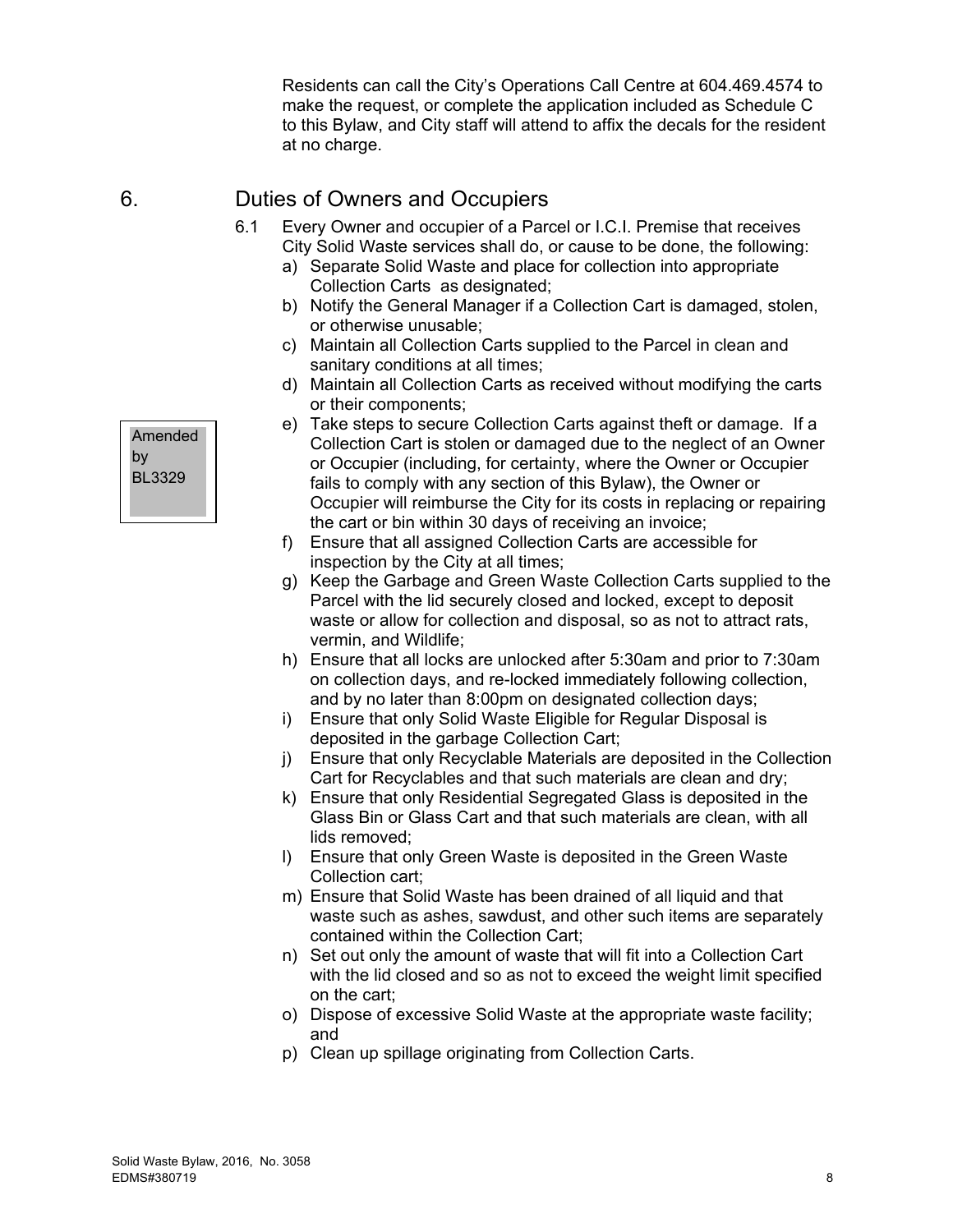| Amended<br>by<br><b>BL3329</b> | 6.2 | The General Manager may issue notice to an Owner or Occupier of a<br>Parcel or Area to store specified waste collection carts in an acceptable<br>Wildlife Resistant Enclosure to prevent Wildlife from further accessing<br>and becoming conditioned to or dependent on human food sources and<br>shall do or cause to be done, the following:<br>a) ensure that waste collection carts are stored within the Wildlife<br>Resistant Enclosures at all times, except for when in use and when<br>set out for collection as provided by this Bylaw;<br>b) maintain the Wildlife Resistant Enclosures in a clean and sanitary<br>condition and in a good, workable condition;<br>notify the General Manager if a Wildlife Resistant Enclosure is<br>c)<br>damaged and cannot be repaired within 30 days. In circumstances<br>of adverse weather or delivery conditions, strikes, material or labour<br>shortages, or similar hardship beyond the control of the Owner or<br>Occupier, the 30-day period may be extended by the General<br>Manager in writing and in accordance with any specified time limits,<br>conditions, or requirements that the General Manager may<br>determine to be appropriate and necessary in the circumstances. |
|--------------------------------|-----|---------------------------------------------------------------------------------------------------------------------------------------------------------------------------------------------------------------------------------------------------------------------------------------------------------------------------------------------------------------------------------------------------------------------------------------------------------------------------------------------------------------------------------------------------------------------------------------------------------------------------------------------------------------------------------------------------------------------------------------------------------------------------------------------------------------------------------------------------------------------------------------------------------------------------------------------------------------------------------------------------------------------------------------------------------------------------------------------------------------------------------------------------------------------------------------------------------------------------------------------|
| Amended<br>by<br><b>BL3329</b> | 6.3 | Every Owner and Occupier of a Parcel or I.C.I. Premise that receives<br>private Solid Waste services shall do, or cause to be done, the following:<br>a) keep Collection Carts or Bulk Containers supplied to the Parcel<br>within a garage, Wildlife Resistant Enclosure, or accessory building<br>where possible, and where not possible, at the rear or side yard with<br>the lid securely closed and locked, except to deposit waste or allow<br>for collection;<br>b) ensure that all locks are unlocked by no earlier than 5:30am on<br>collection days, and re-locked as soon after collection as possible,<br>and by no later than 8:00pm on collection days;<br>c) clean up spillage originating from Collection Carts, bins, Wildlife<br>Resistant Enclosures, or Bulk Containers;<br>d) ensure that all Garbage or other Solid Waste containing attractants<br>intended for collection are stored in Wildlife Resistant Enclosures or<br>containers when required or as directed by the General Manager as<br>described in section 6.2;<br>e) maintain all Solid Waste containers or Wildlife Resistant Enclosures<br>in a clean and sanitary condition at all times;                                                            |
| Added by<br><b>BL3329</b>      | 6.4 | Every Owner and Occupier must ensure that all backyard composters<br>are maintained properly and in a manner that does not attract rats,<br>vermin, and/or Wildlife;                                                                                                                                                                                                                                                                                                                                                                                                                                                                                                                                                                                                                                                                                                                                                                                                                                                                                                                                                                                                                                                                        |
| Added by<br><b>BL3329</b>      | 6.5 | The City need not collect all or any Solid Waste from a Parcel if it<br>appears that an Owner or Occupier has not complied with the provisions<br>of this Bylaw.                                                                                                                                                                                                                                                                                                                                                                                                                                                                                                                                                                                                                                                                                                                                                                                                                                                                                                                                                                                                                                                                            |

# 7. Access to Parcel and Collection Carts

7.1 An officer or employee of the City may enter onto any property in accordance with section 16 of the *Community Charter*, S.B.C.c.26 to inspect and determine whether the provisions of this Bylaw are being met.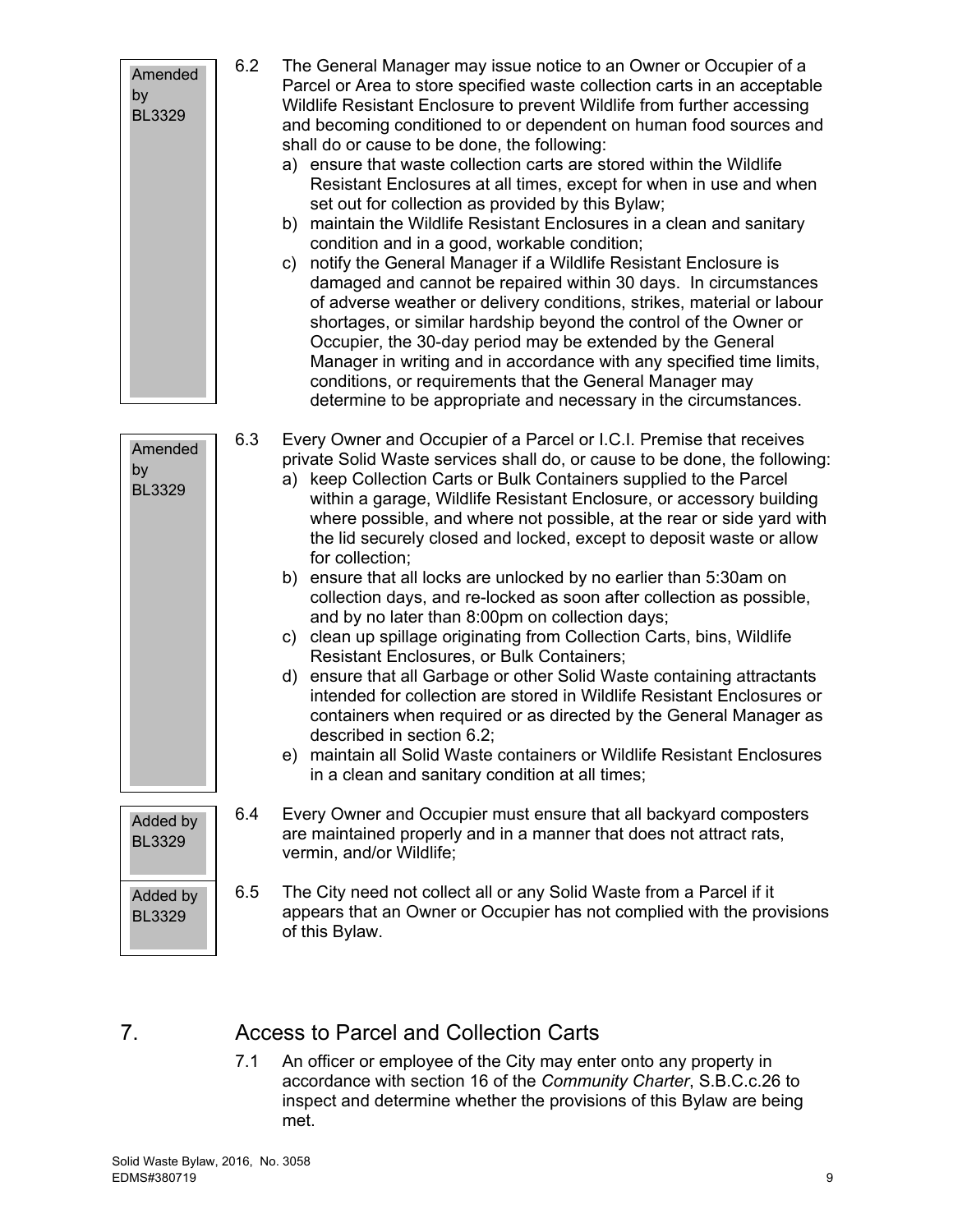- 7.2 A Bylaw Enforcement Officer employed by the City may enter onto property if wildlife (as defined in the *Wildlife Act*) poses a threat, and if necessary, with assistance from a Conservation Officer appointed under the Ministry of Environment (*Wildlife Act)* or a police officer.
- 7.3 Where such service is in place, the General Manager may determine if roadways are clear and safely passable to provide for curbside service within a strata complex, and if not, may direct that additional maintenance be completed prior to servicing under this Bylaw.
- 7.4 A person must not interfere with, hinder, or obstruct any officer or employee of the City in the exercise of performance of his or her powers, duties, or functions.

# 8. Placement of Collection Carts

- 8.1 Unless an exception is provided by the General Manager, every Owner of a Parcel and Occupier of any premise on a Parcel that receives services under this Bylaw:
	- a) Shall keep on the Parcel at all times all Collection Carts supplied to the Parcel;
	- b) Shall, after 5:30am and prior to 7:30am on designated collection days, place the Collection Carts and Glass Bins supplied to the Parcel in accordance with the instructions of the General Manager and in a location at or near a roadway or laneway without obstructing pedestrian traffic or within the strata complex as designated by the General Manager; and
	- c) Shall remove all Collection Carts and Glass Bins from the street or lane immediately following collection, or by no later than 8:00pm on collection days. All Garbage and Green Waste Collection Carts must be locked and stored with all other Collection Carts and Glass Bins within a garage, accessory building, or Wildlife Resistant Enclosure where possible; where no garage, accessory building, or Wildlife Resistant Enclosure is possible, at the side or rear yard of the front building as established in the City of Port Moody Zoning Bylaw as amended from time to time. Under no circumstances may a Collection Cart be stored at or in a front yard unless deemed necessary and authorized in writing by the General Manager.

# 9. Billing and Payment of Charges

- 9.1 The charges relating to services provided under this Bylaw shall be as set out in the Fees Bylaw. Charges are billed annually, in advance, and shall be due and payable on the last day of March of each year unless this date falls on a Saturday or Sunday, in which case the charges are payable on the following Monday of each year. A 5% penalty will be applied to amounts unpaid after the last day of the due date (as referred above) of each year. Unpaid amounts are a debt to the City and any amounts remaining unpaid as of December 31 may be collected as if for taxes.
- 9.2 Upon application for a Building Permit to construct a single-detached or duplex building, the applicant shall prepay the flat rate assessment for

Amended

by BL3329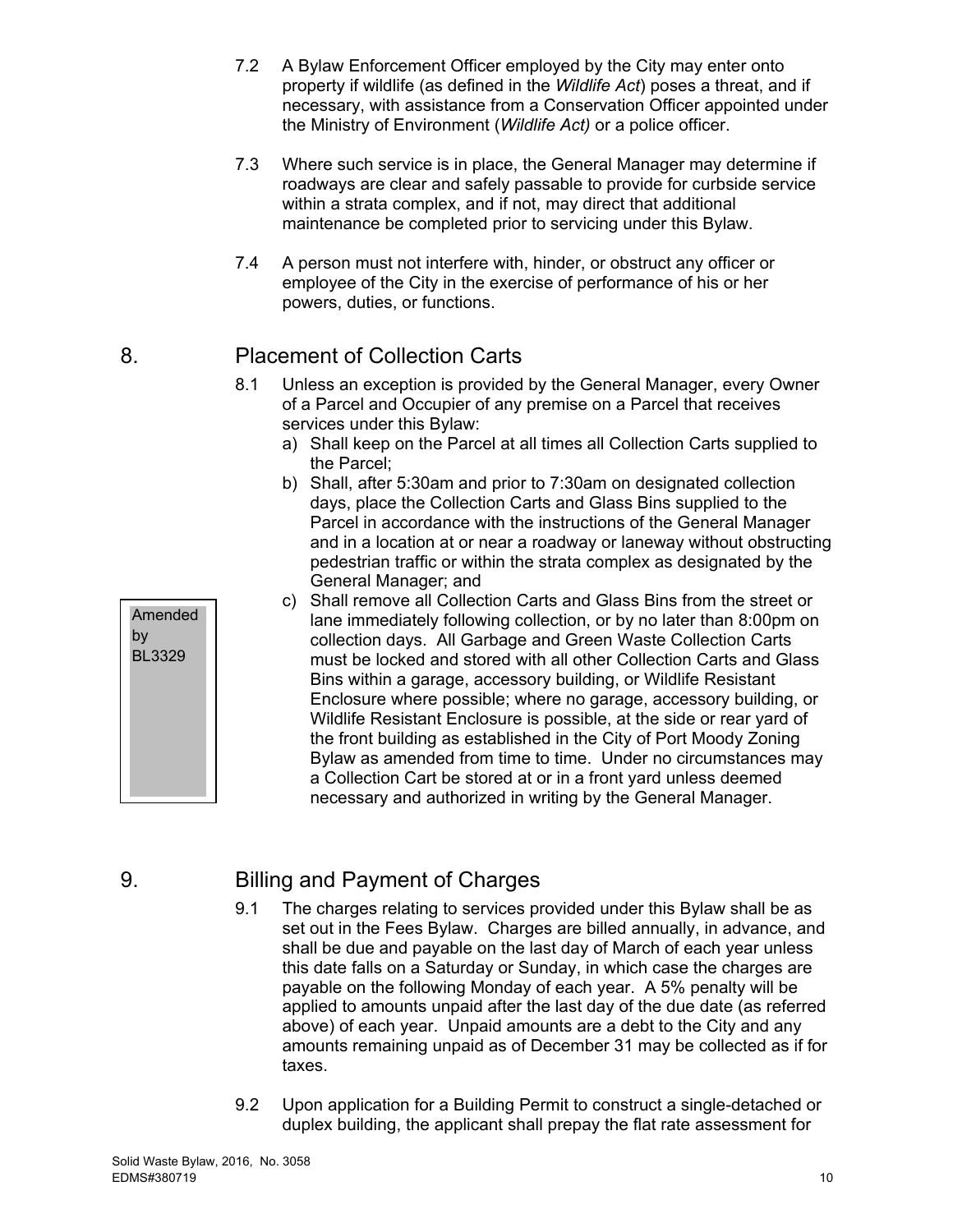the remaining portion of the current year, calculated from the first day of the third month following the date of the Building Permit application.

9.3 A Multi-Family Building or I.C.I. Premise may commence City Solid Waste disposal services partway through the year, in which case charges for services will be determined on a proportional basis in relation to the period services are provided for the remainder of the year.

# 10. Offence and Penalty

- 10.1 Every person who contravenes a provision of this Bylaw, or who suffers, allows or permits any act or thing to be done in contravention of any provision of this Bylaw, or who neglects to do or refrains from doing anything required to be done by any provision of this Bylaw, is guilty of an offence against this Bylaw.
- 10.2 Every violation shall be deemed to be a continuing, new and separate offence for each day during which the offence continues.
- 10.3 Any person guilty of an offence under this Bylaw shall be liable, upon summary conviction, to a fine not exceeding \$5,000 and costs.
- 10.4 This Bylaw may be enforced by the impositions of fines under City of Port Moody Municipal Ticket Information Authorization Bylaw, as amended from time to time.

## 11. Attachments and Schedules

- 11.1 Schedule A Metro Vancouver Banned and Prohibited Materials
- 11.2 Schedule B Application for Set Out/Set Back Service
- 11.3 Schedule C Application for Braille Placard Service
- 11.4 Schedule D Eligible Green Waste Materials
- 11.5 Schedule E Eligible Recycling Materials

## 12. Severability

 12.1 If a portion of this Bylaw is found invalid by a court, it will be severed and the remainder of the Bylaw will remain in effect.

| <b>BYLAW 3058 ADOPTED</b>              | November 22, 2016 |
|----------------------------------------|-------------------|
| <b>AMENDMENT NO. 1, 2022, No. 3329</b> | March 8, 2022     |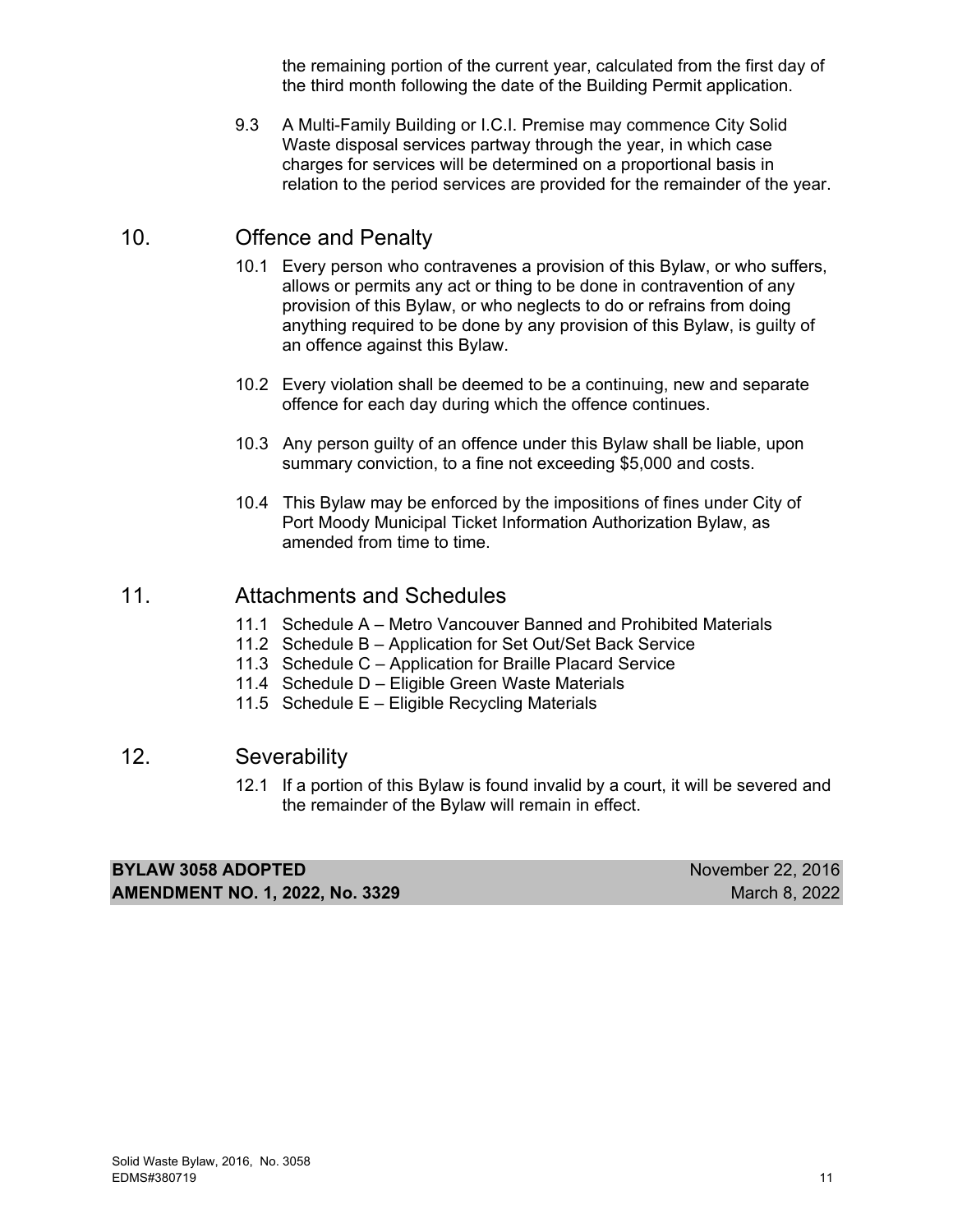## **Schedule A**

## **Metro Vancouver Banned and Prohibited Materials**

#### **Recyclable Materials Banned from the Garbage Stream by Metro Vancouver**

The following materials must be separated from Garbage and placed for collection:

- Beverage containers;
- Containers other than beverage containers made of:
	- o Metal;
		- o Glass; or
		- $\circ$  Recycled Plastic #1, 2, 3, and 5;
- Corrugated cardboard;
- Recyclable paper;
- Green waste;
- Clean Wood; and
- Food Waste.

## **Materials Prohibited from the Garbage Stream by Metro Vancouver**

The following materials must not be included in Garbage, Green Waste, or Recyclables left out for collection by the City, and in all circumstances must be disposed of in accordance with applicable legislation and regulations:

- Agricultural waste;
- Asbestos:
- Automobile bodies and parts;
- Barrels or drums in excess of 205 litres (45 gallons) whether full or empty;
- Batteries:
- Biomedical waste, as defined in the *Hazardous Waste Regulation* under the *Environmental Management Act* (BC);
- Dead animals;
- **Electronics and electrical products;**
- Excrement; other than amounts of pet excrement that are double bagged
- Fluorescent lights;
- Gypsum;
- Hazardous waste, as defined in the *Hazardous Waste Regulation* under the *Environmental Management Act* (BC);
- Hospital office waste;
- Inert fill materials, including soil, sod, gravel, concrete, and asphalt, in quantities exceeding 0.5 cubic metres per load;
- Lead acid batteries;
- Liquids and sludge;
- Oil containers, oil filters, paint products, solvents, and flammable liquids;
- Metal household or commercial appliances;
- Pesticide products:
- Pharmaceuticals;
- Propane Tanks;
- Radioactive and reactive waste;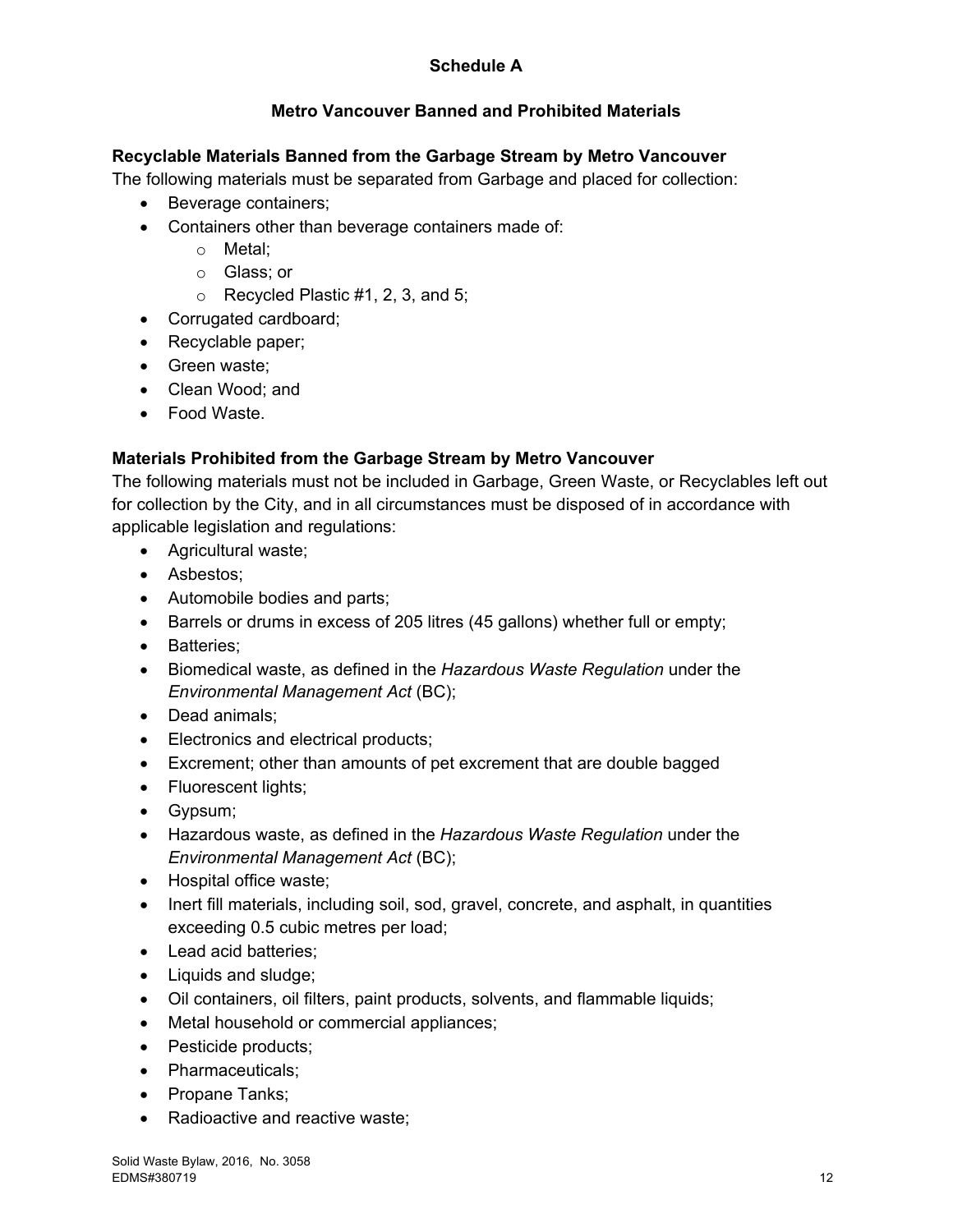## **Schedule A – cont'd**

#### **Materials Prohibited from the Garbage Stream by Metro Vancouver – cont'd**

- Refuse that is on fire, smoldering, flammable, or explosive;
- Refuse that would cause undue risk of injury or occupational disease to any person or that would otherwise contravene *WorkSafe BC's* Occupational Health and Safety Regulation*;*
- Thermostats;
- Tires:
- Any single object weighing more than 100 kilograms or measuring more than 2 metres in size in any direction; and
- Any other refuse that the General Manager considers unsuitable for handling.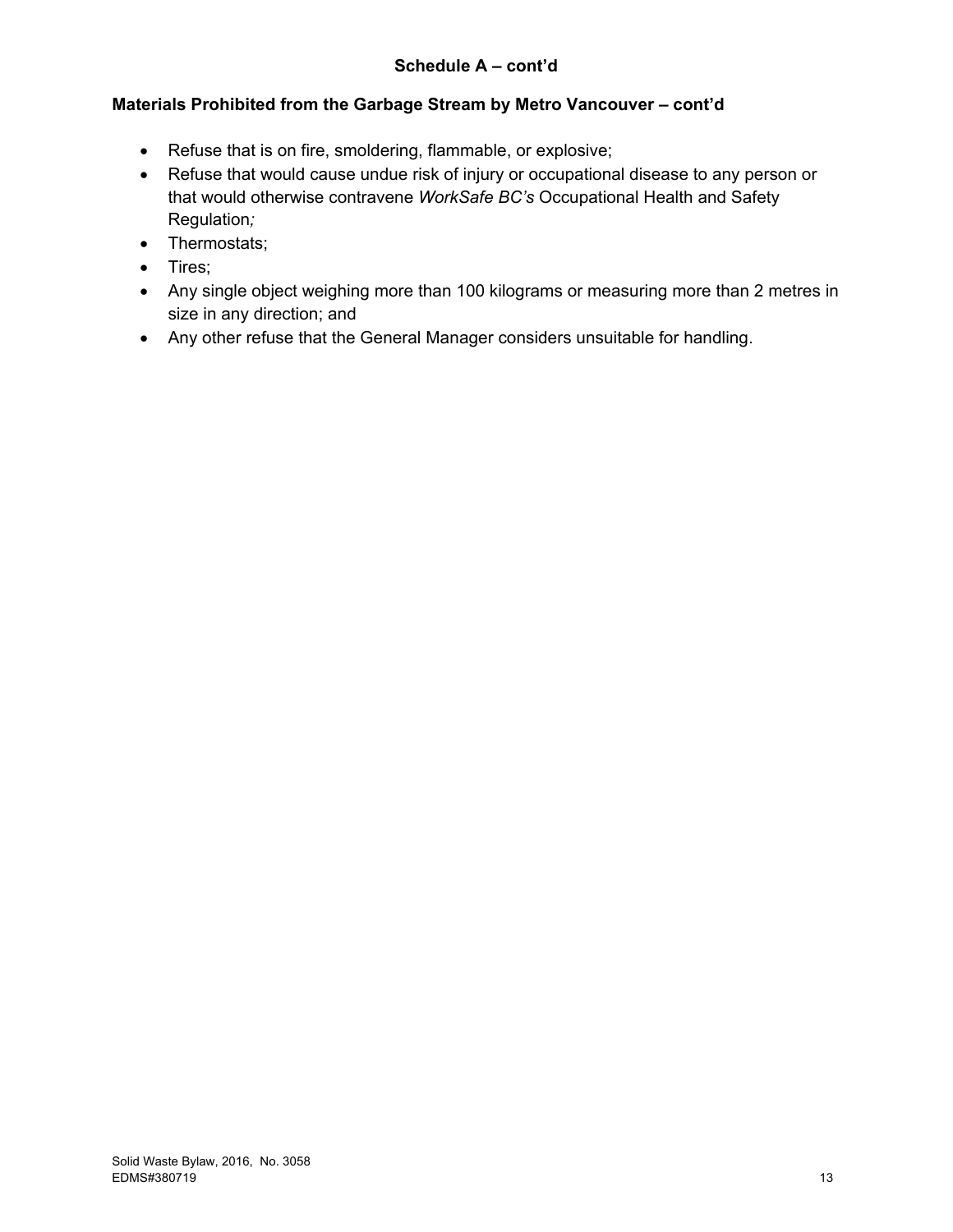## **Schedule B**

## **Application for Set Out/Set Back Service**

|                                                                                                                                                                                                                                                                   | Set Out/Set Back Service                                 |                                                                                                 |                                                                                                                                                                                                                                                                                                                                                                                                                                                       |  |  |
|-------------------------------------------------------------------------------------------------------------------------------------------------------------------------------------------------------------------------------------------------------------------|----------------------------------------------------------|-------------------------------------------------------------------------------------------------|-------------------------------------------------------------------------------------------------------------------------------------------------------------------------------------------------------------------------------------------------------------------------------------------------------------------------------------------------------------------------------------------------------------------------------------------------------|--|--|
|                                                                                                                                                                                                                                                                   | the curb for collection and return them to the property. |                                                                                                 | Set Out/Set Back Service in which collection crews will enter my property parcel to move solid waste collection carts to                                                                                                                                                                                                                                                                                                                              |  |  |
|                                                                                                                                                                                                                                                                   |                                                          |                                                                                                 | as occupier of property located at                                                                                                                                                                                                                                                                                                                                                                                                                    |  |  |
|                                                                                                                                                                                                                                                                   | (Last Name)                                              | (First Name)                                                                                    |                                                                                                                                                                                                                                                                                                                                                                                                                                                       |  |  |
| Address:                                                                                                                                                                                                                                                          |                                                          |                                                                                                 |                                                                                                                                                                                                                                                                                                                                                                                                                                                       |  |  |
|                                                                                                                                                                                                                                                                   | $(Apt. \#)$                                              | (Street Number)                                                                                 | (Street Name)                                                                                                                                                                                                                                                                                                                                                                                                                                         |  |  |
|                                                                                                                                                                                                                                                                   |                                                          |                                                                                                 |                                                                                                                                                                                                                                                                                                                                                                                                                                                       |  |  |
|                                                                                                                                                                                                                                                                   | (City)                                                   | (Province)                                                                                      | (Postal Code)                                                                                                                                                                                                                                                                                                                                                                                                                                         |  |  |
|                                                                                                                                                                                                                                                                   |                                                          | hereby apply for this service and agree to the following conditions:                            |                                                                                                                                                                                                                                                                                                                                                                                                                                                       |  |  |
| $\bullet$<br>٠<br>$\bullet$                                                                                                                                                                                                                                       | provided; and                                            | Carts shall be freely accessible and not be placed inside closed buildings or a gated area;     | The occupier of this property has a physical challenge or infirmities that prevent him/her from moving the carts<br>to the collection point and does not have an able-bodied person to help them with this activity;<br>If an able-bodied person becomes available prior to the expiry of an approval, this service will no longer be<br>The City is not responsible for any damage to private property resulting from the executing of this service. |  |  |
|                                                                                                                                                                                                                                                                   | <b>Applicant's Information:</b>                          |                                                                                                 |                                                                                                                                                                                                                                                                                                                                                                                                                                                       |  |  |
|                                                                                                                                                                                                                                                                   |                                                          | What is the nature of the disability? $\qquad \qquad$                                           |                                                                                                                                                                                                                                                                                                                                                                                                                                                       |  |  |
|                                                                                                                                                                                                                                                                   |                                                          |                                                                                                 |                                                                                                                                                                                                                                                                                                                                                                                                                                                       |  |  |
| Is the disability permanent? $\Box$ Yes or $\Box$ No (If yes, this application is valid for 3 years.)                                                                                                                                                             |                                                          |                                                                                                 |                                                                                                                                                                                                                                                                                                                                                                                                                                                       |  |  |
|                                                                                                                                                                                                                                                                   |                                                          | If the disability is not permanent, at what date would the Applicant be sufficiently recovered? | (Month)<br>(Day)<br>(Year                                                                                                                                                                                                                                                                                                                                                                                                                             |  |  |
|                                                                                                                                                                                                                                                                   | (Signature of Applicant)                                 | (Phone Number)                                                                                  | (Date)                                                                                                                                                                                                                                                                                                                                                                                                                                                |  |  |
|                                                                                                                                                                                                                                                                   |                                                          |                                                                                                 |                                                                                                                                                                                                                                                                                                                                                                                                                                                       |  |  |
|                                                                                                                                                                                                                                                                   |                                                          |                                                                                                 |                                                                                                                                                                                                                                                                                                                                                                                                                                                       |  |  |
| OFFICE USE ONLY                                                                                                                                                                                                                                                   |                                                          |                                                                                                 |                                                                                                                                                                                                                                                                                                                                                                                                                                                       |  |  |
|                                                                                                                                                                                                                                                                   | Your application is approved or                          | $\Box$ Your application is denied                                                               |                                                                                                                                                                                                                                                                                                                                                                                                                                                       |  |  |
| Physician's Certificate required                                                                                                                                                                                                                                  |                                                          |                                                                                                 |                                                                                                                                                                                                                                                                                                                                                                                                                                                       |  |  |
| The occupier will assist with any special designations as may be required to alert the crews that this type of collection is<br>required, and will comply with the following:<br>,我们也不会有什么。""我们的人,我们也不会有什么?""我们的人,我们也不会有什么?""我们的人,我们也不会有什么?""我们的人,我们也不会有什么?""我们的人 |                                                          |                                                                                                 |                                                                                                                                                                                                                                                                                                                                                                                                                                                       |  |  |
|                                                                                                                                                                                                                                                                   |                                                          |                                                                                                 |                                                                                                                                                                                                                                                                                                                                                                                                                                                       |  |  |
|                                                                                                                                                                                                                                                                   |                                                          |                                                                                                 | Date Approved:                                                                                                                                                                                                                                                                                                                                                                                                                                        |  |  |
|                                                                                                                                                                                                                                                                   | Director of Parks and Public Works:                      |                                                                                                 |                                                                                                                                                                                                                                                                                                                                                                                                                                                       |  |  |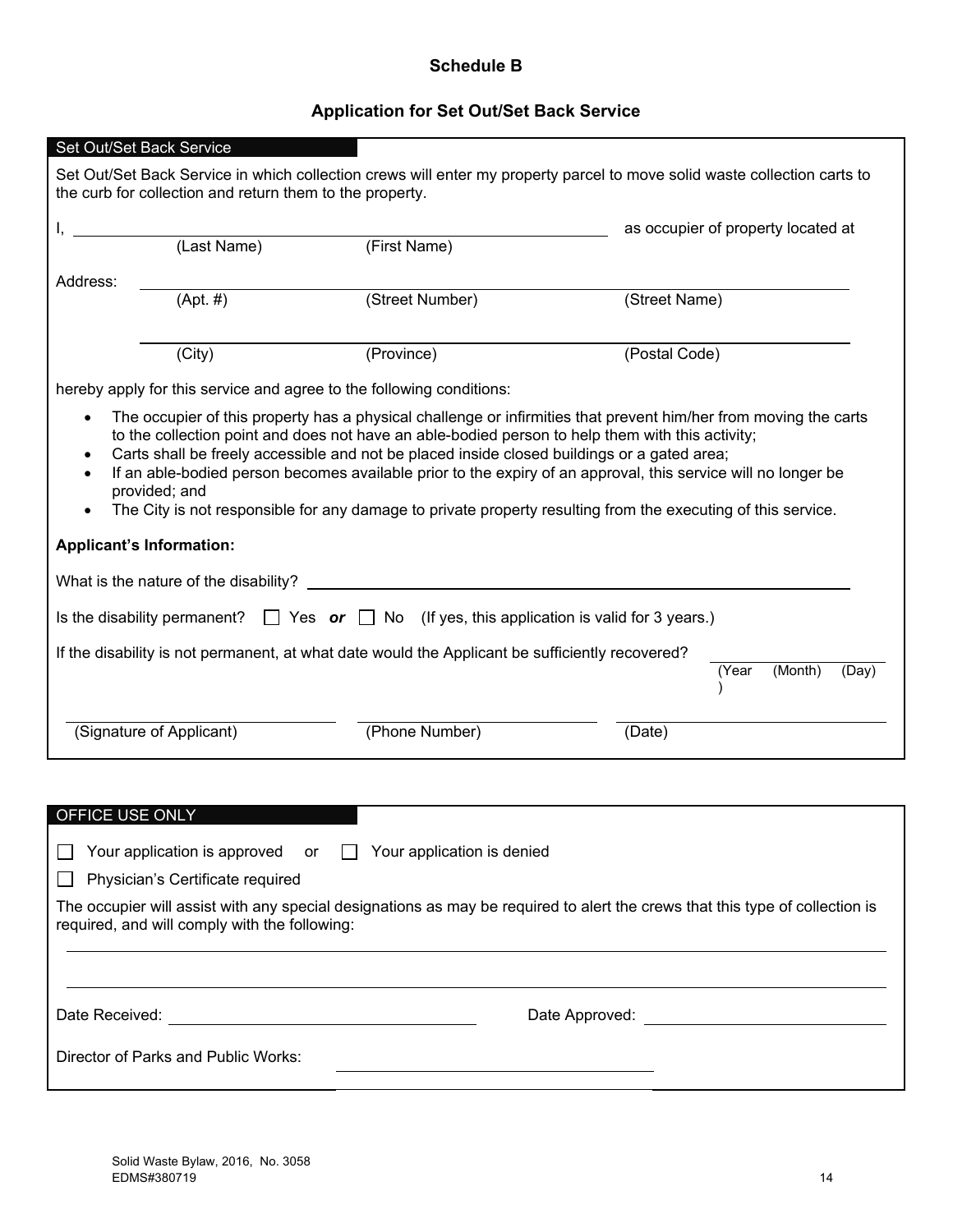## **Schedule C**

| <b>Braille Placard Service</b>                                                                        |             |                                                                                                                                |                                    |  |  |
|-------------------------------------------------------------------------------------------------------|-------------|--------------------------------------------------------------------------------------------------------------------------------|------------------------------------|--|--|
| collection.                                                                                           |             | Braille Placard Service in which collection crews will enter my property parcel to apply solid waste placards to the carts for |                                    |  |  |
|                                                                                                       |             |                                                                                                                                | as occupier of property located at |  |  |
|                                                                                                       | (Last Name) | (First Name)                                                                                                                   |                                    |  |  |
| Address:                                                                                              |             |                                                                                                                                |                                    |  |  |
|                                                                                                       | $(Apt. \#)$ | (Street Number)                                                                                                                | (Street Name)                      |  |  |
|                                                                                                       |             |                                                                                                                                |                                    |  |  |
|                                                                                                       | (City)      | (Province)                                                                                                                     | (Postal Code)                      |  |  |
|                                                                                                       |             | hereby apply for this service and agree to the following conditions:                                                           |                                    |  |  |
| To notify City staff if owner/occupant moves away.<br>$\bullet$                                       |             |                                                                                                                                |                                    |  |  |
| <b>Applicant's Information:</b>                                                                       |             |                                                                                                                                |                                    |  |  |
| Is the disability permanent? $\Box$ Yes or $\Box$ No (If yes, this application is valid for 3 years.) |             |                                                                                                                                |                                    |  |  |
| If the disability is not permanent, at what date would the Applicant be sufficiently<br>recovered?+-  |             |                                                                                                                                |                                    |  |  |
|                                                                                                       |             |                                                                                                                                | (Month)<br>(Year<br>(Day)          |  |  |
| <b>Phone Number</b>                                                                                   |             | <b>Alternate Phone Number</b><br>(Family member or close friend)                                                               |                                    |  |  |

# **Application for Braille Placard Service**

| OFFICE USE ONLY                                                                                                                                                               |                |  |  |  |  |  |  |
|-------------------------------------------------------------------------------------------------------------------------------------------------------------------------------|----------------|--|--|--|--|--|--|
|                                                                                                                                                                               |                |  |  |  |  |  |  |
| Set Out/Set Back Service Required? □ Yes or □ No                                                                                                                              |                |  |  |  |  |  |  |
| Physician's Certificate required                                                                                                                                              |                |  |  |  |  |  |  |
| The occupier will assist with any special designations as may be required to alert the crews that this type of collection is<br>required, and will comply with the following: |                |  |  |  |  |  |  |
| Date Received:                                                                                                                                                                | Date Approved: |  |  |  |  |  |  |
| Director of Parks and Public Works:                                                                                                                                           |                |  |  |  |  |  |  |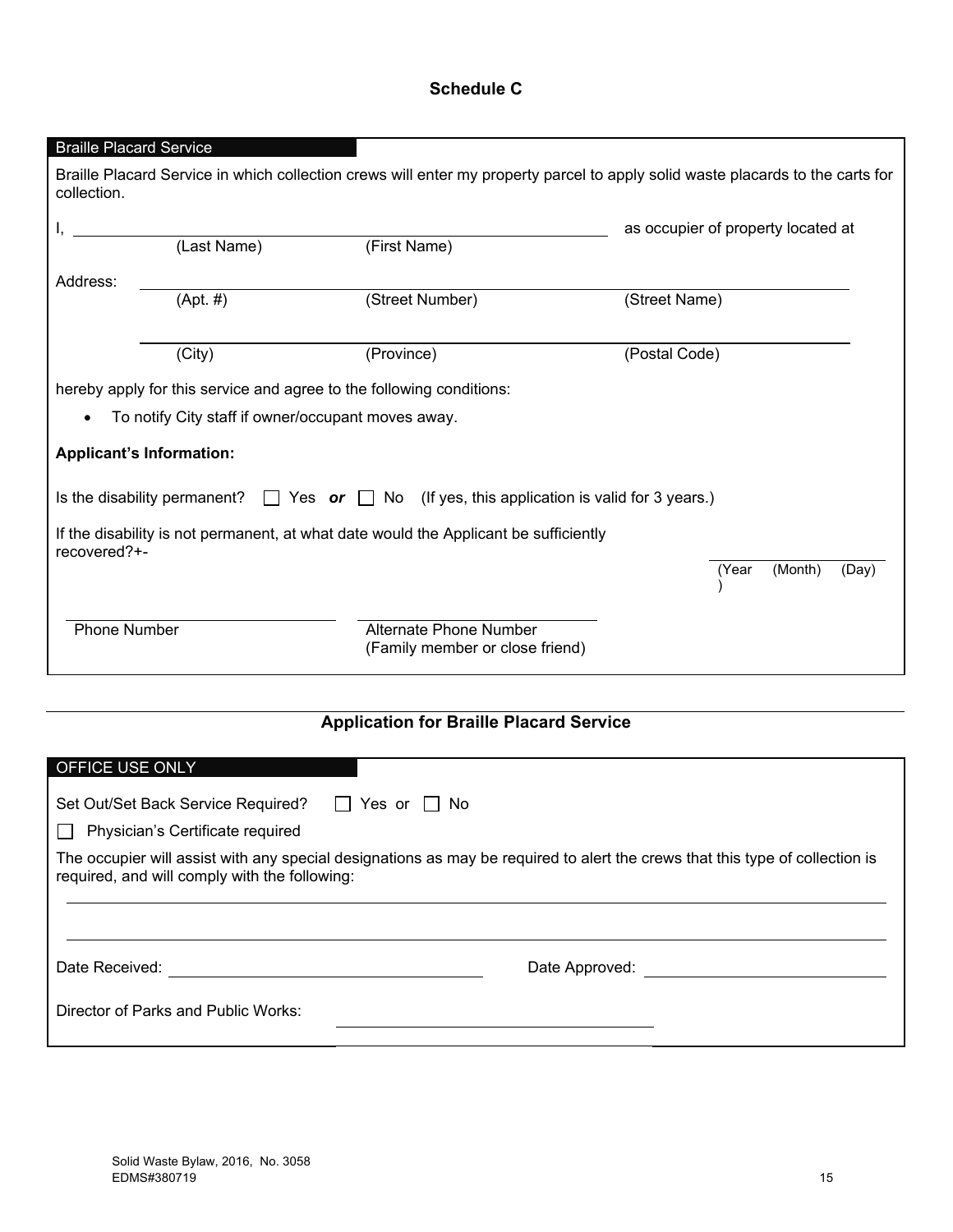## **Schedule D**

## **Eligible Green Waste Materials**

#### **Eligible Green Waste Materials:**

- Grass, plant and flower clippings;
- Lawn edgings;
- Twigs and branches up to 10cm in diameter;
- Leaves, weeds;
- Tree, hedge and shrub clippings;
- House plants; and
- Food Waste.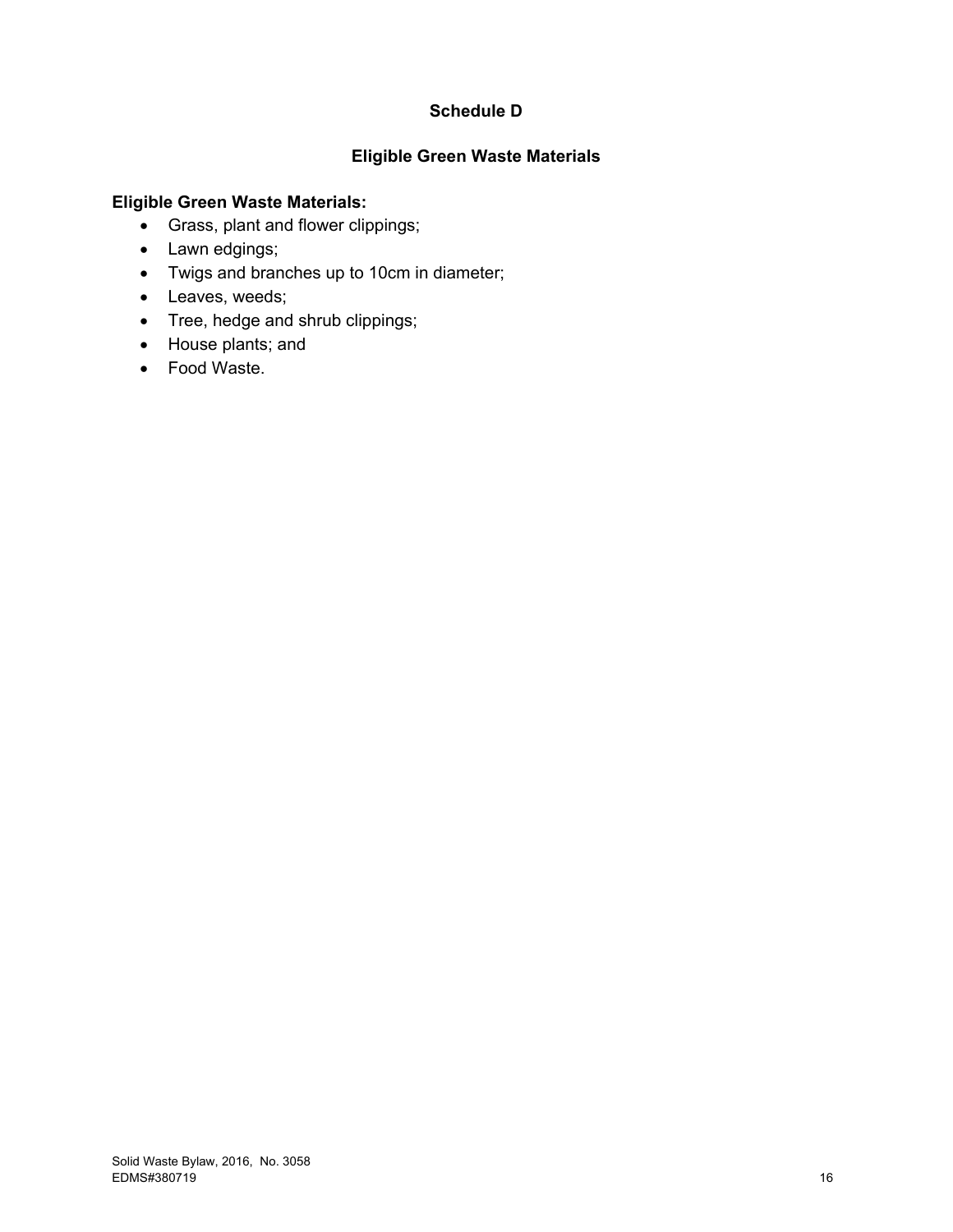## **Schedule E**

## **Eligible Recycling Materials**

#### **Paper:**

- Newspapers and flyers;
- Magazines;
- Blank newsprint;
- Catalogues;
- Phone books;
- Paper gift wrap;
- Paper greeting cards;
- White/coloured ledger;
- File stock:
- Home/office paper;
- Mixed waste paper;
- Envelopes; and
- Unbleached pulp paper.

#### **Paper Packaging for Dry Goods:**

- Corrugated cardboard boxes;
- Cardboard/boxboard:
- Unprinted bleached board;
- Moulded boxboard packaging;
- Paper bags; and
- Multi-layered paper bags.

#### **Cartons and Paper Cups:**

- Paper cups for hot/cold beverages;
- Gable-top cartons;
- Aseptic boxes or cartons; and
- Frozen dessert boxes.

#### **Containers:**

- Plastic jugs with screw tops;
- Mixed plastic bottles and caps;
- Plastic jars and lids;
- Plastic clamshell containers;
- Plastic trays and tops;
- Plastic tubs and lids:
- Plastic cold drink cups with lids;
- Plastic garden pots and trays;
- Plastic pails;
- Microwavable bowls and cups;
- Aluminum cans and lids;
- Steel cans and lids: